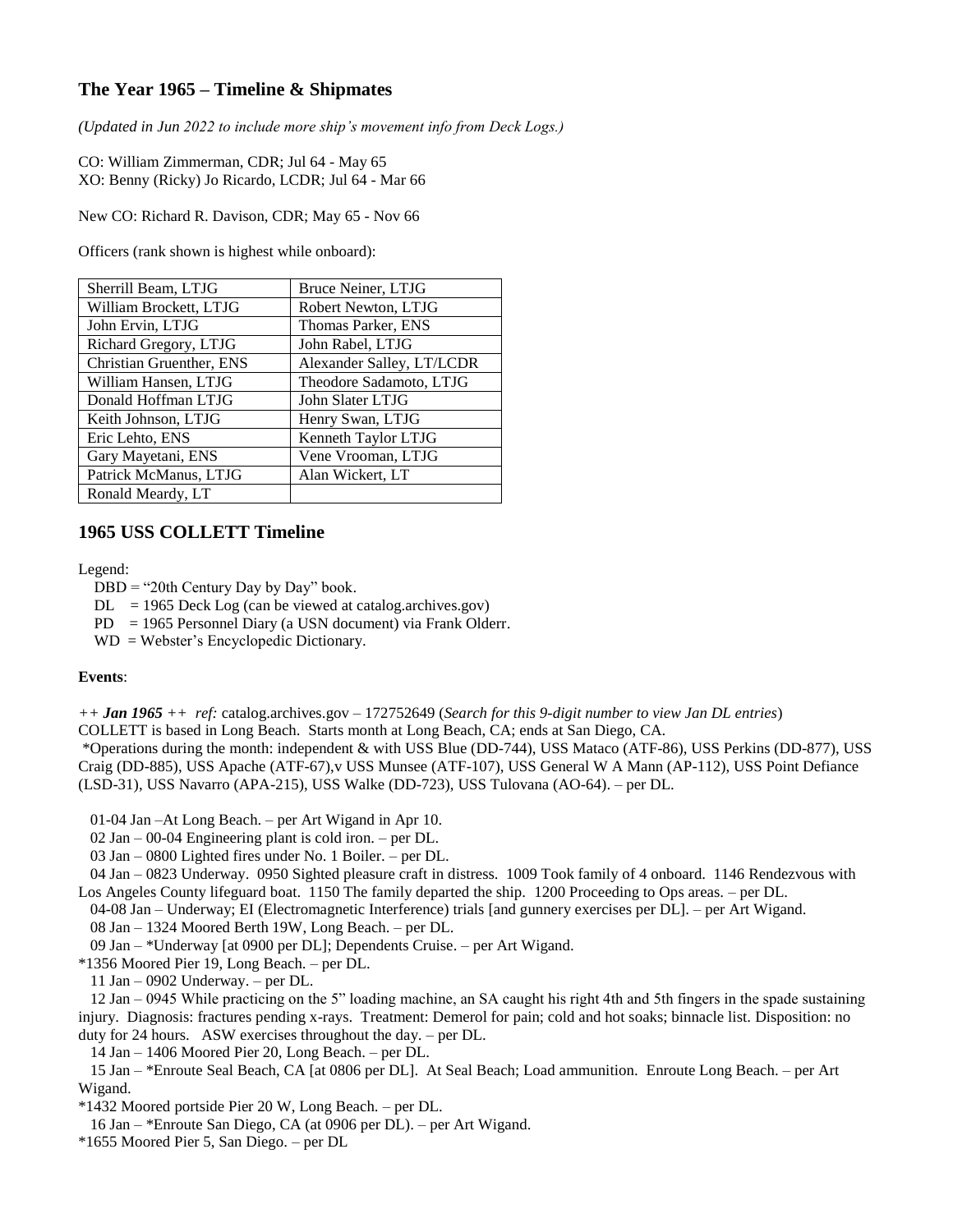19 Jan – 2000 While working on hot water and steam lines, an MM suffered first and second degree burns to his left hand and wrist. Treatment by corpsman aboard USS Estes. Disposition: returned to ship with limited use of left hand. – per DL.

--- 19 Jan – *Unmanned Gemini 2 launched into space*. – per DBD.

23 Jan – 1042 Underway to shift to Buoy 18, San Diego. – per DL.

25 Jan – 0832 Underway for training. 1625 Anchored in San Diego Bay. 1903 Anchor aweigh. – per DL.

26-28 Jan – Underway training. – per Art Wigand.

 27 Jan – 1930 While performing duties as a mess cook, an SA received first degree burns on his chest when a hot water hose ruptured and sprayed him. Treatment by corpsman. Disposition: place on sick list. – per DL.

**Caution**: The 3 sheets of the DL for 27 Jan are filed out of order (3, 1, 2) in the on-line version.

28 Jan – 1810 Moored Pier 1, San Diego. – per DL.

28-31 Jan – At San Diego. – per Art Wigand.

*++ Feb 1965 ++ ref:* catalog.archives.gov – 172752721 (*Search for this 9-digit number to view Feb DL entries*)

COLLETT is based in Long Beach. Starts month at San Diego; ends at San Diego.

\*Operations during the month: independent & with USS Blue (DD-744), USS Arnold J Isbell (DD-869), USS Walke (DD-723), USS Diachenko (APD-123), USS Mataco (ATF-86), USS Mahan (DLG-11), USS King (DLG-10), USS Caliente (AO-53), USS Cogswell (DD-651), USS Targeteer (YV-3) [a drone aircraft catapult control ship]; USS Hornet (CVS-12), USS Koka (ATF-185), USS Ashtabula (AO-51), HHMS Dhoris (M-246) [unk to google.com in Jun 2022]. – per DL.

01 Feb – At San Diego. Underway for underway training. – per Art Wigand in Apr 10.

01-03 Feb – At San Diego; Repairs. – per Art Wigand

03-04 Feb – Enroute Long Beach; Underway training. – per Art Wigand.

--- 07 Feb – *US aircraft begin regular bombing in N. Vietnam.* – per WD.

04-09 Feb – At Long Beach. – per Art Wigand.

09 Feb – Enroute San Diego. – per Art Wigand.

09-10 Feb – At San Diego. – per Art Wigand.

10 Feb – Underway; Underway training. – per Art Wigand.

10-11 Feb – At San Diego. – per Art Wigand.

11-12 Feb – Enroute Long Beach. – per Art Wigand.

12-15 Feb – At Long Beach. – per Art Wigand.

15-19 Feb – Underway; Underway training. – per Art Wigand.

19-23 Feb – At Long Beach. – per Art Wigand.

22 Feb – Depart Long Beach. – per James Blair.

23 Feb – \*Enroute San Diego; Underway training. – per Art Wigand.

\*Arrive San Diego. – per James Blair.

\*At San Diego. – per Art Wigand.

24-26 Feb – Underway for underway training. – per Art Wigand.

--- 24 Feb – *Ranger 9 spacecraft hits moon; pictures shown on live TV* – per DBD.

25 Feb – Underway, arrive Long Beach. – per James Blair.

26-28 Feb – At San Diego. – per Art Wigand.

*++ Mar 1965 ++ ref:* catalog.archives.gov – 172752787 (*Search for this 9-digit number to view Mar DL entries*) COLLETT begins the month based in Long Beach. Starts month at San Diego; ends at Pearl Harbor, HI. \*Operations during the month: independent & with USS Ashtabula (AO-51), USS James E Kyes (DD-787), USS Larson (DD-830), USS Blue (DD-744), USS Walke (DD-723). – per DL.

01 Mar – At San Diego. – per Art Wigand in Apr 10.

01-02 Mar – Underway; Underway training. – per Art Wigand.

02-03 Mar – At San Diego. – per Art Wigand.

03 Mar – Enroute Long Beach; Complete underway training. Arrive Long Beach. – per Art Wigand.

--- 08-09 Mar – *First US combat troops land in S. Vietnam.* – per WD.

--- 18 Mar – *Russian Aleksei Lenov becomes first man to do a space walk.* – per DBD.

24 Mar – Get Underway. – per James Blair.

24-30 Mar – Enroute Pearl Harbor, HI. – per Art Wigand.

30 Mar – Arrive Pearl Harbor. – per James Blair.

*++ Apr 1965 ++ ref:* catalog.archives.gov – 172752857 (*Search for this 9-digit number to view Apr DL entries*) COLLETT is in WESTPAC. Starts month underway to Taiwan Strait; ends underway in Taiwan Strait.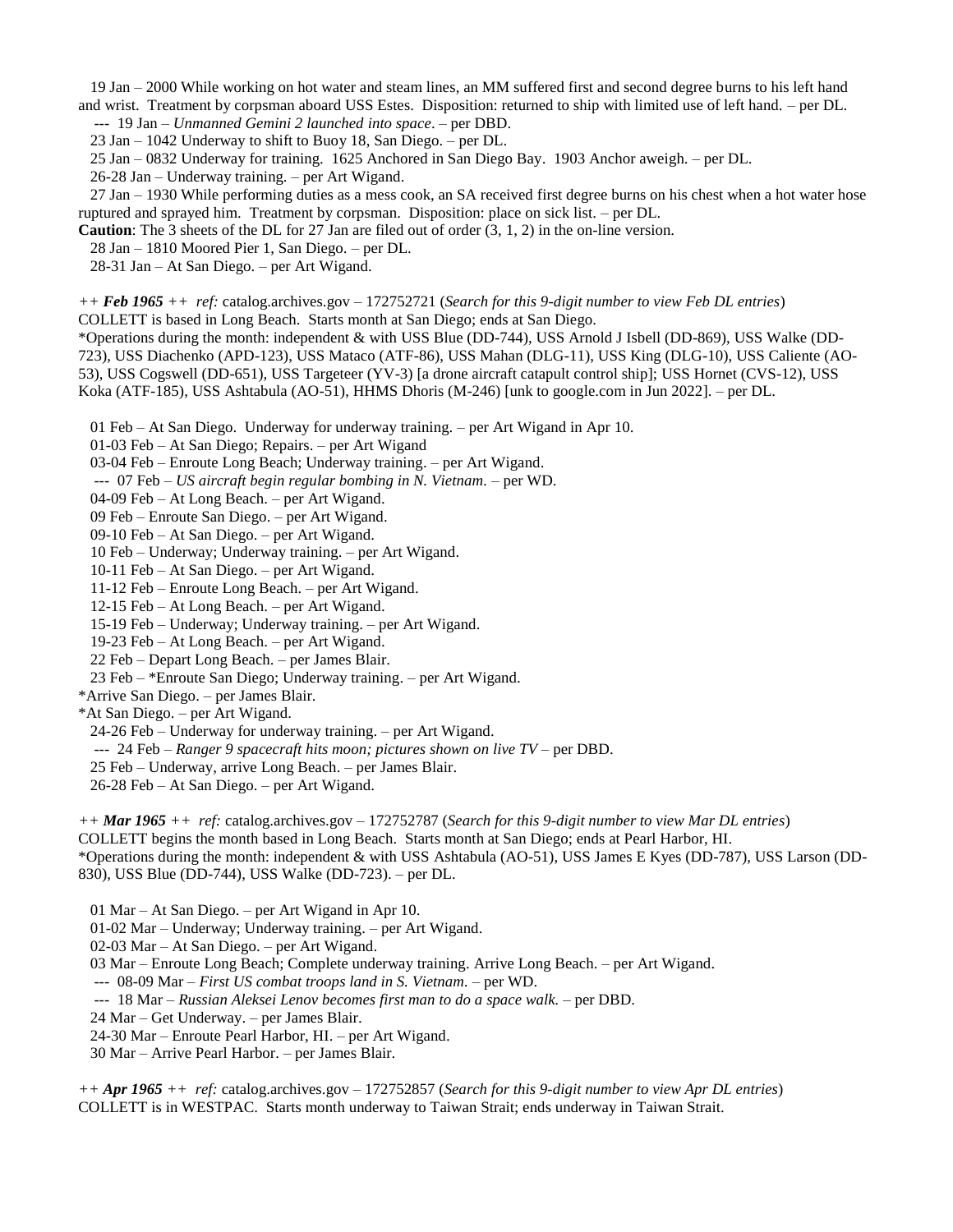\*Operations during the month: independent & with USS Larson (DD-830), USS Bennington (CVS-20), USS Philip (DD-498), USS Blue (DD-744), USS Chipola (AO-63), USS McCain (DL-3), USS Epperson (DD-719), USS Evans (DD-754), USS Walke (DD-723), USS Cimarron (AO-22), - per DL.

01-09 Apr – Underway; Local operations. – per Art Wigand in Apr 10.

01 Apr – \*At Pearl Harbor. – per Art Wigand.

\*Depart Pearl Harbor. – per James Blair.

 04 Apr – ASW exercises with USS BARB, a nuclear submarine. –per Lin Morgan (in Mar 14) who later was a crew member of the BARB.

09 Apr – Arrive Pearl Harbor. – per James Blair.

09-19 Apr – At Pearl Harbor. – per Art Wigand.

19-30 Apr – Enroute Kaohsiung, Taiwan. – per Art Wigand.

19 Apr – Underway for Kaohsiung, Taiwan. – per James Blair.

23 Apr – Lose a day crossing International Date Line going west to WESTPAC. – per PD.

*++ May 1965 ++ ref:* catalog.archives.gov – 172752929 (*Search for this 9-digit number to view May DL entries*)

COLLETT is in WESTPAC. Starts month underway in Taiwan Strait; ends underway in Taiwan Strait – per DL.

\*Operations during the month: independent & with USS Blue (DD-744), USS Taussig (DD-746), USS Castor (AKS-1), USS Procyon (AF-61), USS Pollux (AKS-4). – per DL.

01-03 May – Enroute Kaohsiung. – per Art Wigand in Apr 10.

03 May – Arrive Kaohsiung.– per James Blair.

03-06 May – At Kaohsiung. – per Art Wigand.

06-10 May – Underway – Formosa Patrol. – per Art Wigand.

10-12 May – At Keelung, Taiwan. – per Art Wigand.

 10-12 May – At Keelung Harbor (Taipei); possibly having to do with electronic surveillance off Vietnam. – per Lin Morgan in Mar 14.

10 May – Arrive Keelung, Taiwan. – per James Blair.

12 May – Depart Keelung. – see **NOTE 2** below.

12-16 May – Underway, Formosa Patrol. – per Art Wigand.

15 May – Arrive Kaohsiung. – per James Blair.

16-20 May – At Kaohsiung. – per Art Wigand.

20-25 May – Underway; Formosa Patrol. – per Art Wigand.

25-28 May – At Kaohsiung. – per Art Wigand.

25 May – Arrive Kaohsiung. – per James Blair.

28 May – Depart Kaohsiung. – see **NOTE 2** below.

28-31 May – Underway, Formosa Patrol. – per Art Wigand.

*++ Jun 1965 ++ ref:* catalog.archives.gov – 172752995 (*Search for this 9-digit number to view Jun DL entries*) COLLETT is in WESTPAC. Starts month underway from Taiwan Strait to Kaohsiung, Taiwan; ends underway from South China Sea to Yokosuka.

\*Operations during the month: independent & with USS Castor (AKS-1), USS Renshaw (DD-499), USS Midway (CVA-41), USS Bonhomme Richard (CVA-31), USS Southerland (DD-743), USS Perkins (DD-877), USS Platte (AO-24), USS Reeves (DLG-24), USS Vesuvius (AE-15), USS Prichett (DD-561), USS Taluga (AO-62), USS Pyro (AE-24), USS Procyon (AF-61), USS Hassayampa (AO-145), USS Cimarron (AO-22), USS Zelima (AR-49). – per DL.

01-05 Jun – At Kaohsiung. – per Art Wigand in Apr 10.

01 Jun – Underway, Formosa Patrol. – per Art Wigand.

02 Jun – Arrive Kaohsiung. – per James Blair.

05-08 Jun – Underway, Formosa Patrol. – per Art Wigand.

08-30 Jun – Underway; South China Sea. – per Art Wigand.

08 Jun – \*Arrive & depart Kaohsiung. – per James Blair.

\*At Kaohsiung; Refuel – per Art Wigand.

--- 08 Jun – *Commanders authorized to commit US forces to combat in Vietnam.* – per DBD.

09 Jun – Underway in South China Sea. – see **NOTE 3** below.

28 Jun – Underway for Yokosuka. – per James Blair.

*++ Jul 1965 ++ ref:* catalog.archives.gov – 172753065 (*Search for this 9-digit number to view Jun DL entries*) COLLETT is in WESTPAC. Starts month underway from South China Sea to Yokosuka; ends underway in South China Sea.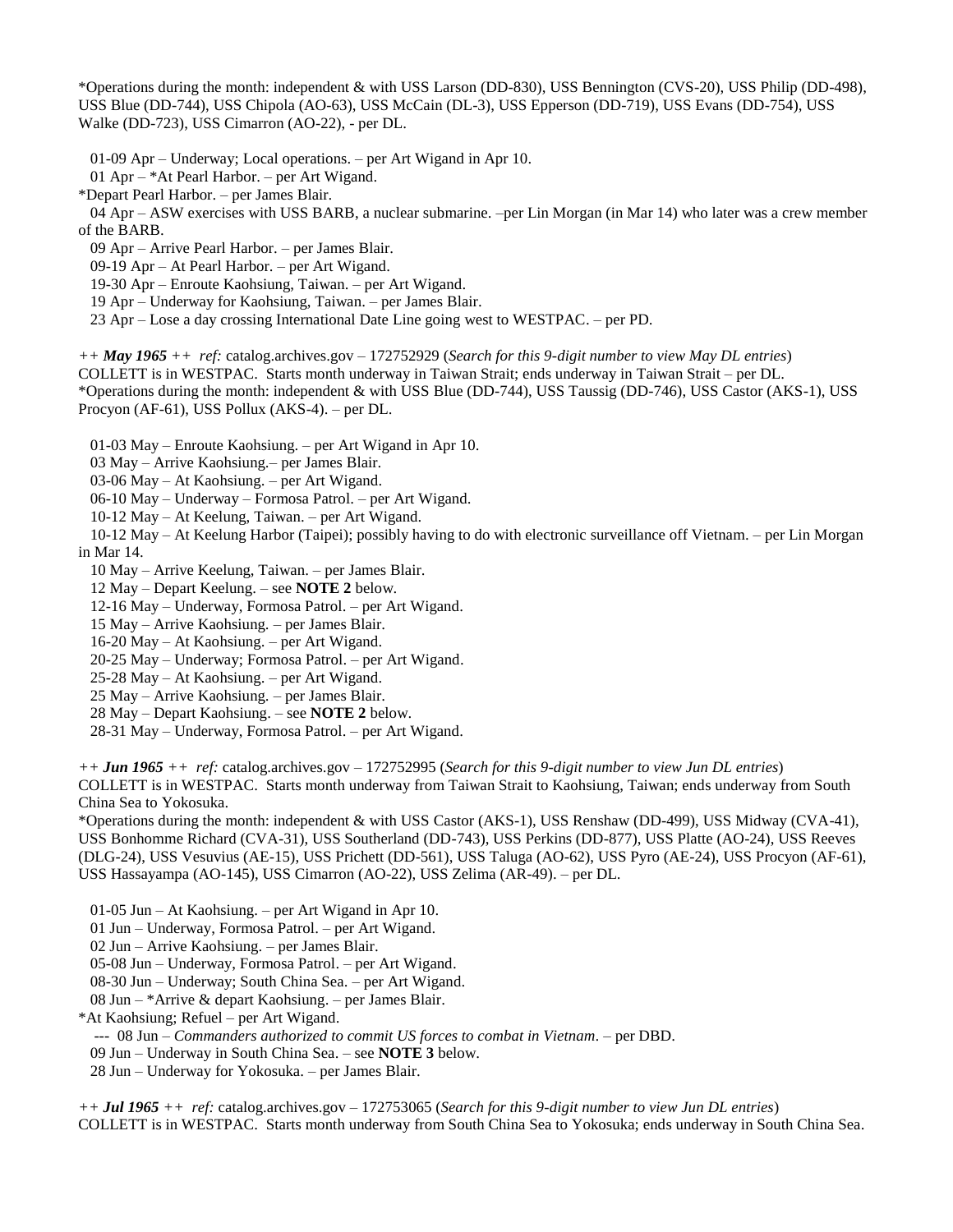\*Operations during the month: independent & with USS Midway (CVA-41), USS Reeves (DLG-24), USS Mattaponi (AO-41), USS Frank Knox (DDR-742), USS Taluga (AO-62), USS Blue (DD-744), USS DeHaven (DD-729), USS Vega (AF-59), USS Paricutin (AE-18), USS Neches (AO-47), USS Cimarron (AO-22), USS Pyro (AE-24). – per DL.

01-02 Jul – Underway. – per Art Wigand in Apr 10.

02-17 Jul – At Yokosuka. – per Art Wigand.

02 Jul – Arrive Yokosuka. – per James Blair.

17-31 Jul – Underway; South China Sea. – per Art Wigand.

17 Jul – Underway for South China Sea. – per James Blair.

 19 Jul – USS FRANK KNOX (DDR-742) runs aground on Pratas Reef in the South China Sea. We are one of the ships on scene shortly afterwards. Some FRANK KNOX crewmembers are sent by helo over to COLLETT. A Destroyer Tender got underway  $\&$  comes to the scene. – per Lin Morgan in Mar 11.

22 Jul – Underway in South China Sea. – per James Blair.

*++ Aug 1965 ++ ref:* catalog.archives.gov – 172753135 (*Search for this 9-digit number to view Aug DL entries*)

COLLETT is in WESTPAC. Starts month underway in South China Sea; ends underway from Subic Bay to Yokosuka. \*Operations during the month: independent & with USS Midway (CVA-41), USS Reeves (DLG-24), USS Pyro (AE-24), USS Blue (DD-744), USS Neches (AO-47), USS Pollux (AKS-4), USS Tolovana (AO-64), USS Vesuvius (AE-15), USS Mullaney (DD-528), USS Taluga (AO-62), USS Hassayampa (AO-145), USS Galveston (CLG-3), USS DeHaven (DD-727), USS Cimarron (AO-22), USS Zelima (AF-49), HMS Ark Royal, HMS Devonshire, HMNZS Royalist, HMS Falmoouth, HMS Brighton, HMS Aisne, HMS Cassandra, HMS Euryalus, HMS Andrew. – per DL.

01-27 Aug – Underway; South China Sea. – per Art Wigand in Apr 10.

--- 16 Aug – *Race riots in Watts, CA*. – per DBD.

 19 Aug – Provided naval gunfire support while in the Mekong River. –per http://www.benefits.va.gov/compensation/claimspostservice-agent\_orange.asp

25 Aug – Underway for Subic Bay, P.I. – per James Blair.

27-28 Aug – At Subic Bay. – per Art Wigand.

27 Aug – Arrive Subic Bay. – per James Blair.

28-30 Aug – Enroute Buckner Bay. – per Art Wigand.

28 Aug – Depart Subic Bay. – per James Blair.

--- 29 Aug – *Gemini 5 spacecraft splashes down in Atlantic* – per DBD.

30 Aug – \*Arrive Buckner Bay, Okinawa & depart. – per James Blair.

\*At Buckner Bay; Refuel. – per Art Wigand.

30-31 Aug – Enroute Yokosuka. – per Art Wigand.

*++ Sep 1965 ++ ref:* catalog.archives.gov – 172753205 (*Search for this 9-digit number to view Sep DL entries*) COLLETT leaves WESTPAC. Starts month at Subic Bay, P.I.; ends at Long Beach, CA. \*Operations during the month: independent & with USS Blue (DD-744), USS Platte (AO-24). – per DL.

01-05 Sep – At Yokosuka. – per Art Wigand in Apr 10.

01 Sep – \*Enroute Yokosuka. – per Art Wigand.

\*Arrive Yokosuka, Japan. – per James Blair.

05-18 Sep – Enroute Long Beach, CA. – per Art Wigand.

05 Sep – Depart Yokosuka. – per James Blair.

10 Sep – Gain a day crossing International Date Line going east toward Long Beach. – per PD.

18-30 Sep – At Long Beach. – per Art Wigand.

18 Sep – Arrive Long Beach Naval Base. – per James Blair.

*++ Oct 1965 ++ ref:* catalog.archives.gov – 172753271 (*Search for this 9-digit number to view Oct DL entries*)

COLLETT is based at Long Beach. Starts month at Long Beach, CA; ends at Long Beach, CA.

\*Operations during the month: independent & with USS Blue (DD-744), USS Hancock (CVA-19), USS Guadalupe (AO-32), USS Brush (DD-745), USS Wedderburn (DD-884), USS Porterfield (DD-682), USS Agerholm (DD-826), USS Procyon (AF-61), USS Berkley (DDG-15). – per DL.

01-18 Oct – At Long Beach. – per Art Wigand in Apr 10.

18 Oct – Enroute San Diego, CA. – per Art Wigand.

18-19 Oct – At San Diego. – per Art Wigand.

19-22 Oct – Underway; ASW School Ship. – per Art Wigand.

22-29 Oct – Underway; Operation "Base Line." – per Art Wigand.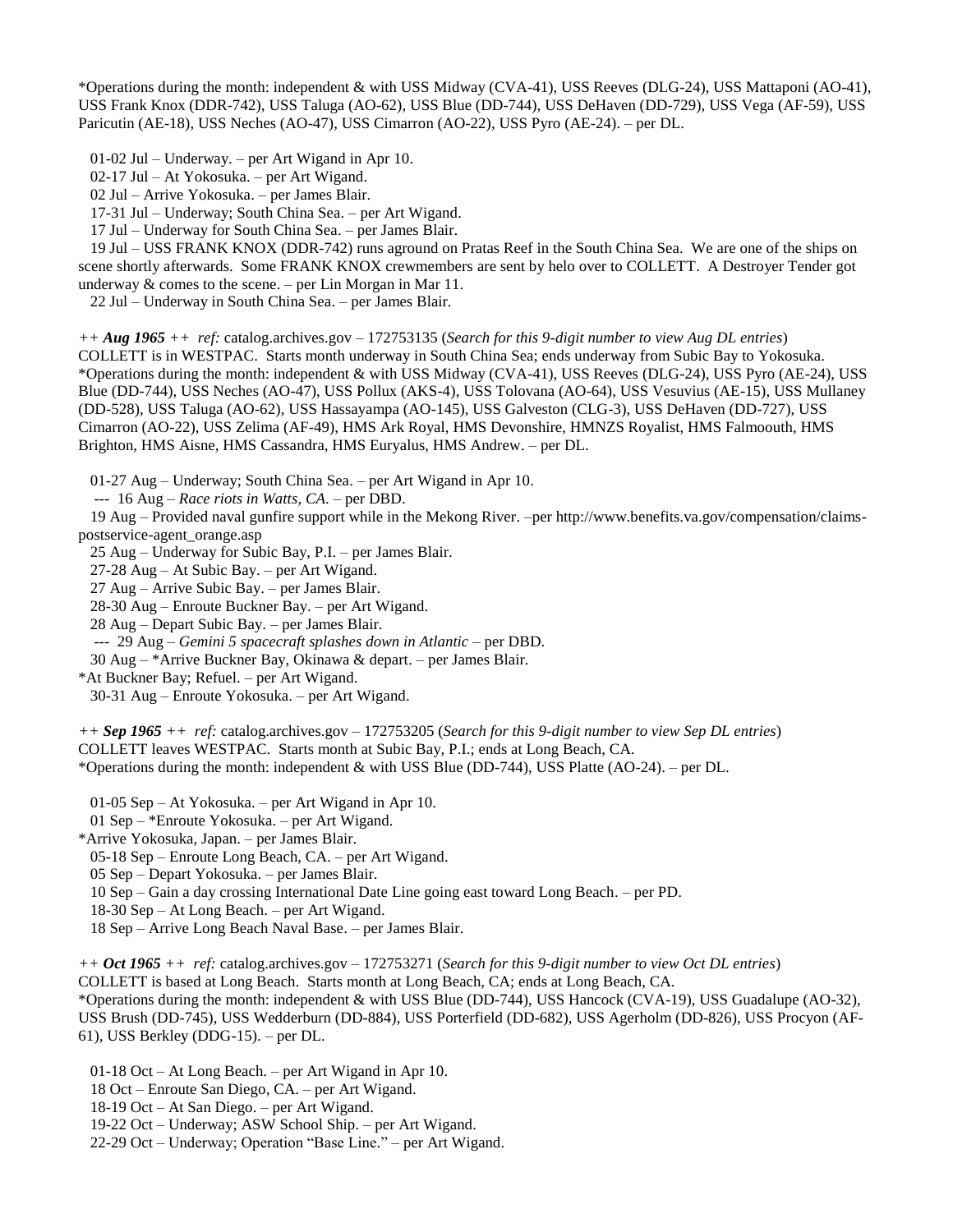22 Oct – Get underway. – per PD.

29 –31 Oct – At Long Beach. – per Art Wigand.

--- 29 Oct – *US explodes H-bomb over Aleutian Island.s* – per DBD.

*++ Nov 1965 ++ ref:* catalog.archives.gov – 172753337 (*Search for this 9-digit number to view Nov DL entries*) COLLETT is based at Long Beach. Starts month at Long Beach; ends at Long Beach – per DL. \*Operations during the month: independent & with USS Chowanoc (ATF-100), USS Platte (AO-24). – per DL.

01 Nov – At Long Beach. Enroute San Diego. – per Art Wigand in Apr 10.

01-02 Nov – At San Diego. – per Art Wigand.

02-05 Nov – Underway; Gunnery School Students. – per Art Wigand.

05-15 Nov – At Long Beach. – per Art Wigand.

15-16 Nov – Underway; Local operations. – per Art Wigand.

16-22 Nov – At Long Beach. – per Art Wigand.

22 Nov – Underway; Local operations; fired live torpedo. – per Art Wigand.

22-30 Nov –At Long Beach. – per Art Wigand.

*++ Dec 1965 ++ ref:* catalog.archives.gov – 172753403 (*Search for this 9-digit number to view Dec DL entries*) COLLETT is based at Long Beach. Starts month at Long Beach, CA; ends at Long Beach. \*No operations during the month.

01-31 Dec – At Long Beach. – per Art Wigand in Apr 10.

 08 Dec – 1030 While working on a valve in the forward Fireroom, a BT suffered laceration of the second finger of his left hand when his wrench slipped from a nut. Treatment by corpsman. Disposition: returned to duty. – per DL.

 13 Dec – While sanding a bulkhead in crew's after head, an FN suffered a laceration to his right knee when the sander slipped. Treatment by corpsman. Disposition: sent to sick call USS Frontier. – per DL.

--- 15 Dec – *Gemini 6 & 7 spacecraft rendezvous in space.* – per DBD.

 27 Dec – 0850 Set the Special Sea Detail for cold iron move. 0940 Moored to Pier 15, Berth 3 with 3 other destroyers. – per DL.

30 Dec – 1113 An FN was transferred via ambulance to USS Haven due to muscle spasm in back and abdomen. – per DL.

**NOTE 1**: Several minor differences in recollections & records of these dates by various shipmates are deliberately retained in this timeline. Where a "Get underway" entry per PD agrees with an "Underway" or "Enroute" entry per a shipmate, the entry per PD is omitted in this timeline.

**NOTE 2**: The trips out of Kaohsiung & back again were usually when we were on Formosa Patrol [Taiwan Strait Patrol] between Taiwan & China; on one of these trips we entered Chinese territory; so said the Chinese – per James Blair. \* We turned off all radio & radar emissions & headed for the coast to force them to turn on radar & tracking systems so we could do ECM interceptions; CIC kept the CO informed about distance to coast; the Chinese claimed 12 mile limit but we pushed to 5 miles at times; they never sent aircraft or ships to check us out – per John Bauman.

**NOTE 3**: When we were in the South China Sea we made excursions to about 200 yards off of the Vietnam coast; Army spotter planes located the enemy on shore & told us where to fire our 5-inch guns – per James Blair.

**NOTE 4**: Per Chuck Kiesling in 2010, there were 116 shipmates on board for the entire year of 1965, however, per the PD, 433 shipmates served for some time during the year.

**NOTE 5:** During the 1965 Westpac cruise (April-September) I was the Captain's phone talker at GQ on the bridge. One incident stands out. In the summer we were shelling a junk (LBGB) tied to a dock. We used shells that exploded over the junk and ripped it with shrapnel. At some point a South Vietnamese Command Junk started out from the shore towards us. The word was that they had a jammed .50 caliber gun and they wanted us to help clear the jam. The XO (LCDR Ricardo) was worried that they might place a mine on our ship. He had two guns brought to the bridge. I think they were Thompson submachine guns. They were given to two white hats on the bridge who protested that they knew nothing about the guns. The XO said they were for show: "Just point the damn things in the direction of the junk." Since I don't remember anything else about the incident I presume everything turned out OK – per Lin Morgan in Mar 11.

**NOTE 6**: During the 1965 Westpac cruise, a photo (that Lin lost) was taken from the air of COLLETT firing a salvo of all 6 5 inch guns. The photo was printed in the Kansas City Star newspaper. Does anyone know how to get a copy of that photo? – per Lin Morgan in Mar 11.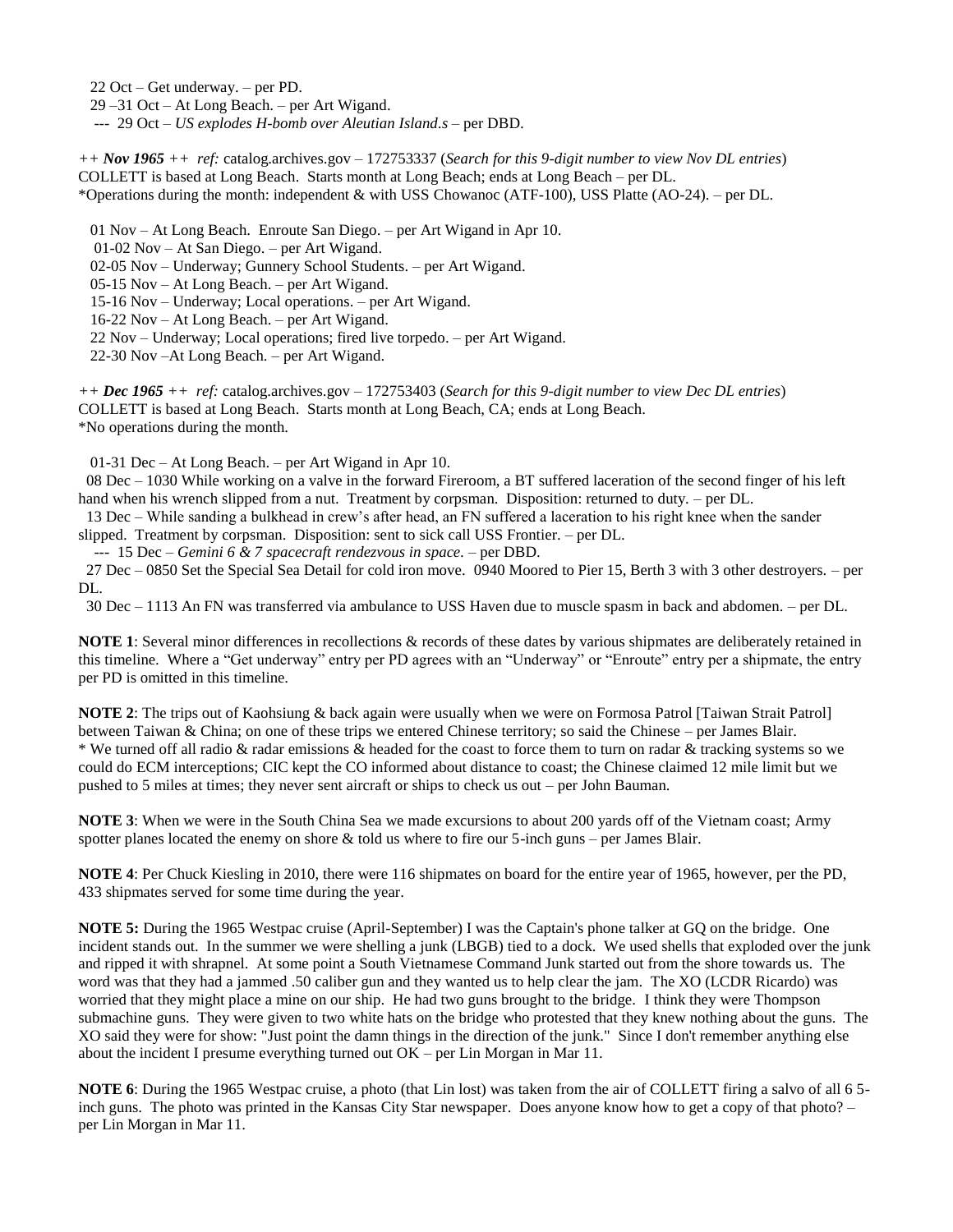#### **NOTE 7**: Action off the coast of Vietnam in 1965:

\* Keith Johnson (onboard 64-65) in 2014 recalls that we conducted shore bombardment in the Mekong delta, where our targets were described as hidden junks. [Keith's recollection prompted Frank Olderr to ask other shipmates what they recalled from that time period, several shipmates responded as given below.]

\* As phone talker on the Bridge, Lin Morgan (onboard 63-66) recalls in 2014 there were 2 bombardments in 1965, one was of a junk tied to a pier in the Mekong delta which was destroyed by the explosion of our air burst shells (probably the "hidden junks" incident as related by Johnson above & Tomlinson below) and the other was a shore bombardment (probably the "far south" incident described by Tomlinson below). In the "hidden junks" incident Lin recalls there were some 6-gun salvos but he didn't see the targets. Lin doesn't recall a spotter plane, but it was probably there. Lin recalls "at some point we were pretty close inshore. So close that we could see the shoreline and jungle. I was on the port wing of the bridge as the Captain's phone talker. On the port bow I remember seeing a junk I believe was tied up to a dock. We were seeing its starboard bow aspect. We were shooting shells that exploded over the junk. The shrapnel was hitting the junk but it didn't sink and was not destroyed. The shrapnel simply went in one side and out the other of the junk, or through the sails." Lin added "At some point after the shelling a junk came out from the shore on our port quarter. I recall hearing that it was a South Vietnamese Command Junk that had a jammed .50 caliber machine gun that they wanted cleared by the crew of our ship. The XO Benny Ricardo was on the bridge and was concerned that it might be a ruse and that they might plant a mine on the COLLETT. He ordered some small arms to the bridge; two Thompson sub-machine guns I believe. They were given to watchstanders on the bridge but I don't recall who. I do, however, recall that they explained to the XO that they didn't know how to operate the guns. The XO said something to the effect of just point them over the wing of the bridge and look menacing."

\* Per Tom Tomlinson (onboard Jun 65 - 9 May 66) in 2014: I was the ship's shore bombardment Spot Net talker [Spot Net is the name of a radio circuit between the ship and a spotter plane] and the Petty Officer for the shore bombardment charts. One incident that I remember, but not the date [it had to be between Jun 65 & 9 May 66], is that we had an air spotter in what was basically a Piper Cub flying down the gun target line to a group of junks that were loading supplies in a lagoon about a mile inland. We got our spots from the Air Spotter and shot at the junks but the fuse timing was off. The junks were soft enough wood that when the shells hit they would just put a hole in them and not explode but go on into the soft bottom of the lagoon. We hit the junks 5 or 6 times but the spotter reported the shells were not exploding. So we changed the timing and started to shoot some more and then we started to blow up the junks and we blew up 4 or 5 of them. There was also a crossroads nearby where supplies from the junks were being carried to. We also shot that up pretty well. Then a high-speed gunboat came out of the lagoon heading towards us. We took fire from it but we were able to force it by gunfire to run away up the coast once it cleared the river to the lagoon.

\*Also per Tom in 2014: Another mission that I remember [sometime between Jun 65 & 9 May 66] was very far south. It may have actually been in Cambodia. Since we didn't have the required chart for that area, an air spotter flew over and dropped the chart in a cylinder that we recovered from the water. When we got to the required location we had to go into a very shallow water area at high tide because the range of the target was at the maximum range of our 5-inch shells. (Lin Morgan remembers a shore bombardment on the west coast of Vietnam which probably coincides with this recollection of Tom's, but Lin doesn't recall anything about it other than its general location.)

\*Also from Tom in 2014: "Another incident in 65 was when the COLLETT, RANGER, and BLUE were, I believe, the first ships to launch air strikes from the Gulf of Tonkin. We screamed up into the Gulf of Tonkin heading directly north. The reason I remember it is that we destroyers had to use a tactic called slide back stations which allowed us to protect the carrier but keep up with it. We went up into the Gulf 100 miles, launched an airstrike and turned around and ran back out as quickly as we went there because we were expecting Chinese gunboats from Hainan Island to take attack us, but they never did. I think that was actually the first air strike against the north from the Navy. I know this was early in the conflict. I think it was the cruise after the MADDOX and TURNER JOY relieved us, so it must have been early 65. I remember beforehand going to a briefing where we were told to expect to take a fire from Chinese gunboats."

\*Also from Lin in 2014: "At some point during this cruise we spent an afternoon in Danang Harbor. I don't think there was any liberty and only some officers went ashore for a briefing. Again, this might have been in connection with electronic surveillance of the coast."

\*Also from Lin in 2014: "On Yankee Station I recall looking at the radar repeater on the bridge and seeing 3 carrier TGs reflected there. It was an amazing sight to me. We did plane guards doing the strikes on North Vietnam and could see the damage on the returning planes."

\* Also see Timeline entries per Lin Morgan for Apr & May above.

**NOTE 8**: Also on this usscollett.com website for 1965:

\* See Photos by, for, or via Ed Arnhols, Bob Boyett, Clarence Forbes, John Fowler, Jim Glaze, U. L. Gutierrez, Bob Hall, Mike Kipper, Joe Kozerski, Larry Lamberth, Lin Morgan, Dennis Oldenburg, Frank Olderr, John Slater, Alan Turner, Glenn Williams.

\* See History by, for, or via (none yet).

\* See Stories by (none yet).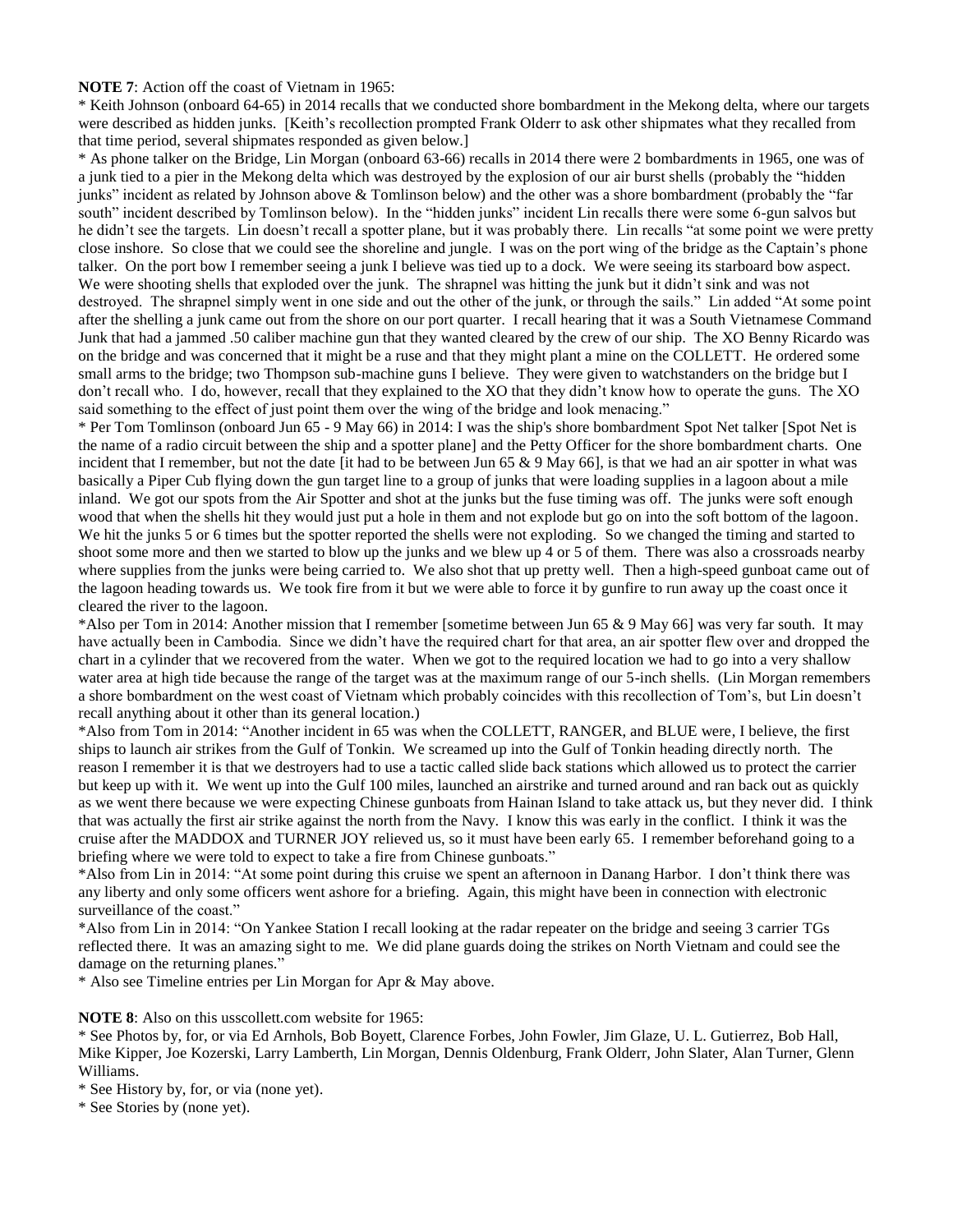# **1965 USS COLLETT Shipmates**

The following list includes information from USN Personnel Diaries & other publicly available sources.

Entries marked with (d) are known (or strongly suspected) to be deceased; such entries have not been updated since 2020. Names marked with (?) are suspected of being misspelled. The rate or rank given for a shipmate is highest he attained while onboard.

To learn more (or offer a correction) about an entry, e-mail olderr730@yahoo.com. To protect the privacy of shipmates, they will be told of your enquiry but will choose if they wish to respond directly to you.

| Adams, David C - ETR3          | Lamorie, Samuel G - FN           |
|--------------------------------|----------------------------------|
| Adams, James G - SM3           | Langendorf, James M - FTGSN      |
| Adams, Jimmie L - STG3 (d)     | Lanning, Robert C - BT1 (d)      |
| Agulto, Nicholas - CS1 (d)     | Largen, Robert D - MM3/BT3       |
| Airheart, Willie A - DC2 (d)   | Latham, Billy J - RD3/RD1        |
| Aiuto, Nicholas E - MM2 (d)    | Lawrence, Harry E - QMC (d)      |
| Alexander, Charles L - ST1 (d) | Lazetera, Gary P - SN (d)        |
| Alexander, William C - SN (d)  | Leavell, Morris - CS3 (d)        |
| Alferos, Ben - SD3 (d)         | Lehto, Eric C - LTJG (d)         |
| Anderson Alan R - FA (d)       | Lemus, Marco - SM3 (d)           |
| Anderson, Arthur G - MM2 (d)   | Lewis, Frank N - FN (d)          |
| Anderson, Arthur R - FA        | Linardos, Anthony H - TMSN (d)   |
| Anderson, Donald G - SN (d)    | Lindsay, David H - FTG2          |
| Armstrong, Carl P - SA         | Linker, Robert - RM2 (d)         |
| Armstrong, James R - ETR2 (d)  | Liston, Jerry C - BTC (d)        |
| Arnhols, Edward C - ETR2       | Locker, Luther M - BT3 (d)       |
|                                | Louis, Herman J - FN (d)         |
| Bacon, James L - BT3 (d)       | Love, Charles L - MM3 (d)        |
| Bailey, Lloyd D - BT2 (d)      | Love, Thomas J - SA (d)          |
| Ball, James A - IC2            | Loveless, Vernon R - GMG2 (d)    |
| Barlow, Gary D - BT2           | Lowery, Bobby G - SH2 (d)        |
| Barrera, Victor M - DC2 (d)    | Lucky, Johnny L - BT3            |
| Bartleson, Jerry L - FN (d)    |                                  |
| Bass, Ernest L - BT3 (d)       | Mackey, Terrance W - SN (d)      |
| Bates, Richard A - SN          | Madden, Frank E - RD1/RDC (d)    |
| Battenfeld, Gary D - FN (d)    | Manion, Patrick O - RM3          |
| Bauman, John B - ETR3          | Markus, Dale G - MM1 (d)         |
| Beach, Denny Ray - DC3 (d)     | Marsh, Robert G - MM3 (d)        |
| Beam, John E - SN/SR (d)       | Marshall, David J - RM3          |
| Beam, Sherrill W - LTJG        | Martin, Charles B - BT3 (d)      |
| Belen, Pedro D - SD2 (d)       | Martin, Leyman A - SHSN (d)      |
| Bennett, Harry W - SN/SR (d)   | Mayer, Earl F - SK3              |
| Berger, Michael D - MM3        | Mayer, Robert M - FN             |
| Bernaert, Joseph A - PNSN      | Mayetani, Gary M - LTJG (d)      |
| Bishop, Hobson C - BT1 (d)     | Mays, James E - CS3 (d)          |
| Bitler, Larry W - SN           | McClenaghan, Carl L - SN (d)     |
| Black, Roger L - FA (d)        | McDaniel, Jerry M - SH3          |
| Blair, James B - ETC (d)       | McDonald, Robert E - SN          |
| Blount, James T - SN (d)       | McGrath, Robert W - MM2          |
| Bojarski, Alexander - GMG1 (d) | McLaughlin, Michael R - RM3      |
| Bodge, James O - EM2 (d)       | McManus, Patrick B - LTJG        |
| Bond, Michael S - FN (d)       | Meade, Larry R - ETR2 (d)        |
| Boone, Joseph N - EM2          | Meardy, Ronald R - LT (d)        |
| Botelho, Stanley A - SN        | Mendoza, Freddie - BT3 (d)       |
| Boyett, Robert L - RM1         | Merritt, William H - SN (d)      |
| Bradley, Larry G - ATR2        | Merseburgh, Oliver A - SN/FN/BT3 |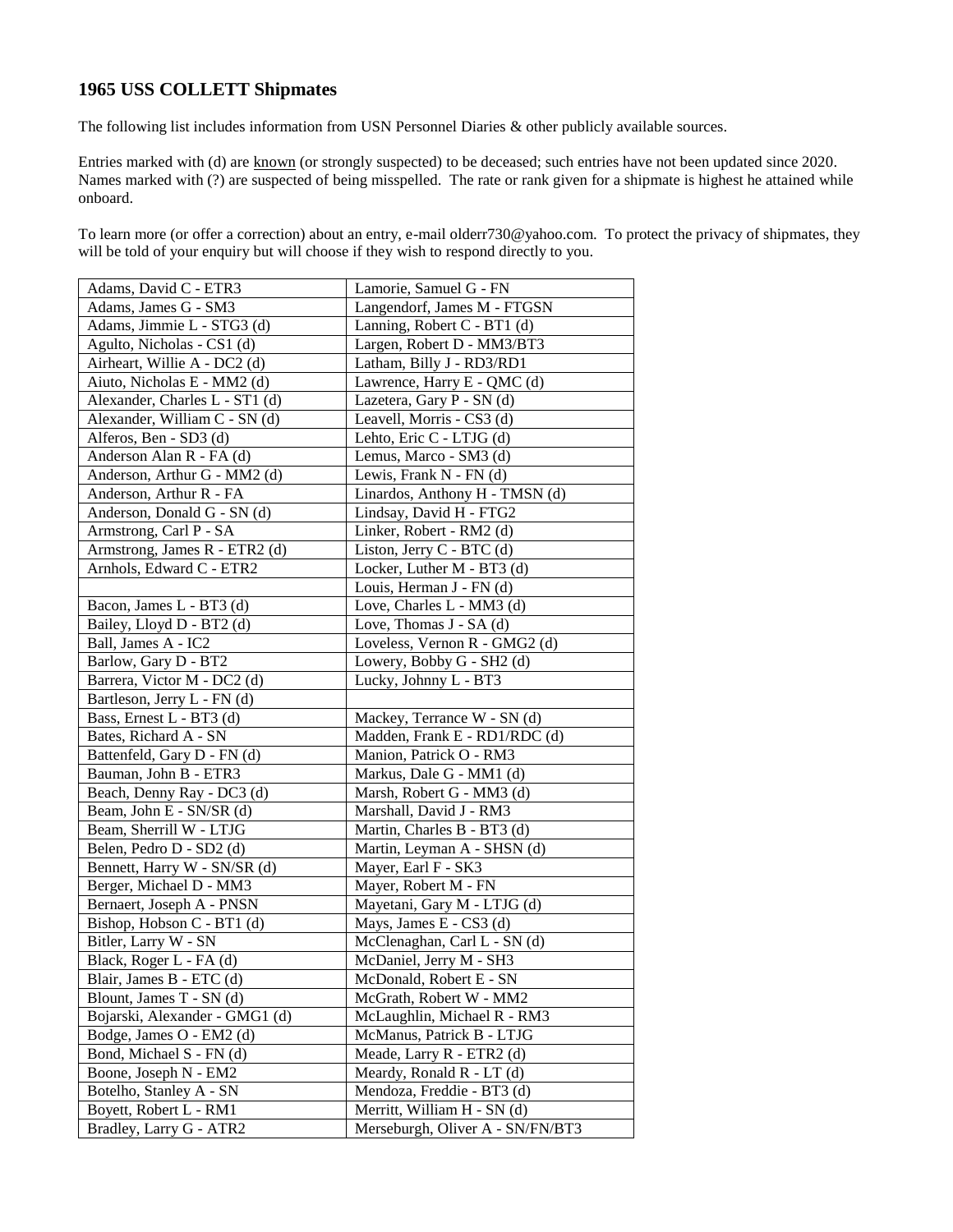| Bradley, Van S - FA (d)                         | Meyers, Duane E - MMC (d)                               |
|-------------------------------------------------|---------------------------------------------------------|
| Brake, Steven D - SA                            | Meyers, Otto J - SN (d)                                 |
| Brazel, Walter R - MMC (d)                      | Middleton, Robert J - SN                                |
| Breault, James J - MM3 (d)                      | Millichamp, John S - FTG3 (d)                           |
| Brockett, William A - LTJG (d)                  | Millsaps, Herbert W - MM3                               |
| Brotkouski, Thomas W - SA/GMG1 (d)              | Mobley, George O - STG3 (d)                             |
| Brown, William - SN                             | Monday, Richard - SKC (d)                               |
| Bulau, Howard E - BT3                           | Moore, James E - SN                                     |
| Burley, Ronald H - STG2 (d)                     | Moore, Joseph E - MM3/MMFN (d)                          |
| Burnham, Ernest G - QM2 (d)                     | Moore, Neal W - SN                                      |
| Burton, Michael D - FA (d)                      | Moren, Robert W - SN (d)                                |
|                                                 | Morgan, Lindsey R - YN3                                 |
| Caballero, Ramon G - RDSN                       | Morris, Franklin W - FTG3 (d)                           |
| Cagle, James A - SD1 (d)                        | Mueller, Russell G - SN (d)                             |
| Caine, James C - TM3 (d)                        | Mundt, Thomas E - RD2                                   |
| Cameron, Thomas A - SN                          | Murphy, Marvin P - CS3 (d)                              |
| Canada, Roy E - SF1 (d)                         | Musley? G? C - STGSN                                    |
| Canady, James T - SN (d)                        | Musquiz, Armando - EMC (d)                              |
| Candage, Edward H - ET1                         |                                                         |
| Capezza, Alfonso R - FN (d)                     | Nagel, Terry L - SK3                                    |
| Carlson, Gustav H - BT2 (d)                     | Navarro, John W - GMG2                                  |
| Carpenter, Robert C - SA (d)                    | Neiner, Bruce R - LTJG                                  |
| Carty, Daryl K - BT2 (d)                        | Nevarez, John - RD3 (d)                                 |
| Catchuce, Lawrence J - EN3                      | Newton, Robert C - LTJG (d)                             |
| Chadwick, Carl D - PN1 (d)                      | Nicolas, Rodolfo A/F - TN/SK3 (d)                       |
| Chance, Jerry L - SN                            | Nord, Eugene E - RD3                                    |
| Charbonneau, John E - SN (d)                    | Novoa, Alvin - SN/SR (d)                                |
| Claprood, Donald H - YN3                        |                                                         |
| Clark, Leonard B - QMCA (d)                     | Oldenburg, Dennis E - MMFN                              |
| Clark, William L - BTCS (d)                     | Olderr, Frank J - ETN2                                  |
| Clay, Roger L - SN (d)                          | Olmstead, George E - SA/FN (d)                          |
| Clemons, Harry V - IC1 (d)                      | Olson, Thomas C - FN                                    |
| Cleveland, James B - MM3 (d)                    | Ontiveros, Edwardo - SN                                 |
| Colvin, Steven - MMFN (d)                       | Overstreet, Bernard L - RD3                             |
| Conway, John R - SN (d)                         |                                                         |
| Coomer, David T - GMG2                          | Paris, Billy J - SHSN (d)<br>Parker, Thomas F - MMC/ENS |
| Cordier, Franklin L - FTG2<br>Correa, Jose - SA | Parker, Victor R - MM3 (d)                              |
| Correia, Arthur R - BMC (d)                     | Parks, Kenneth N - GMSN (d)                             |
| Cort, Bobby E - RD1 (d)                         | Parsons, Steve H - BT2                                  |
| Cort, Dennis L - SA                             | Patterson, Wiburn C - BT1 (d)                           |
| $Cox$ , Tony $L - SN$ (d)                       | Phares, Hubert W - FN                                   |
| Crabtree, Jimmie L - SN (d)                     | Piol, Cornelio M - SD3 (d)                              |
| Crump, Jimmie R - MM3 (d)                       | Pitcher, Edwin J - MMCS (d)                             |
| Cummings, James E - EM2 (d)                     | Plaschka, Robert E - SFFN                               |
| Cummings, John H - BTFN/SN (d)                  | Post, Carl E - EN3 (d)                                  |
|                                                 | Powell, William L - FA (d)                              |
| Daniel, Victor C - BM3 (d)                      | Powers, Robert L - FTG2                                 |
| Dauderman, Steven A - FA                        | Poynter, David A - GMG3                                 |
| Daugherty, William E - FTGSN                    | Preece, Virgil L - EN3 (d)                              |
| David, Jerry W - MMFN                           | Pritchard, Fred T - CS2 (d)                             |
| Davis, Gary W - RM2 (d)                         | Pritchett, Daniel A - SN (d)                            |
| Davis, Richard K - MM1 (d)                      | Pugh, James J - SH3                                     |
| Davison, Richard R - CDR (CO) (d)               |                                                         |
| Deguia, Ernesto E - SD3 (d)                     | Quintana, Dominic - TN3                                 |
| DelaCruz, Alfredo M - TN                        | Quisenberry, Thomas T - RM3 (d)                         |
| Deniham, John J - GMG1 (d)                      |                                                         |
|                                                 |                                                         |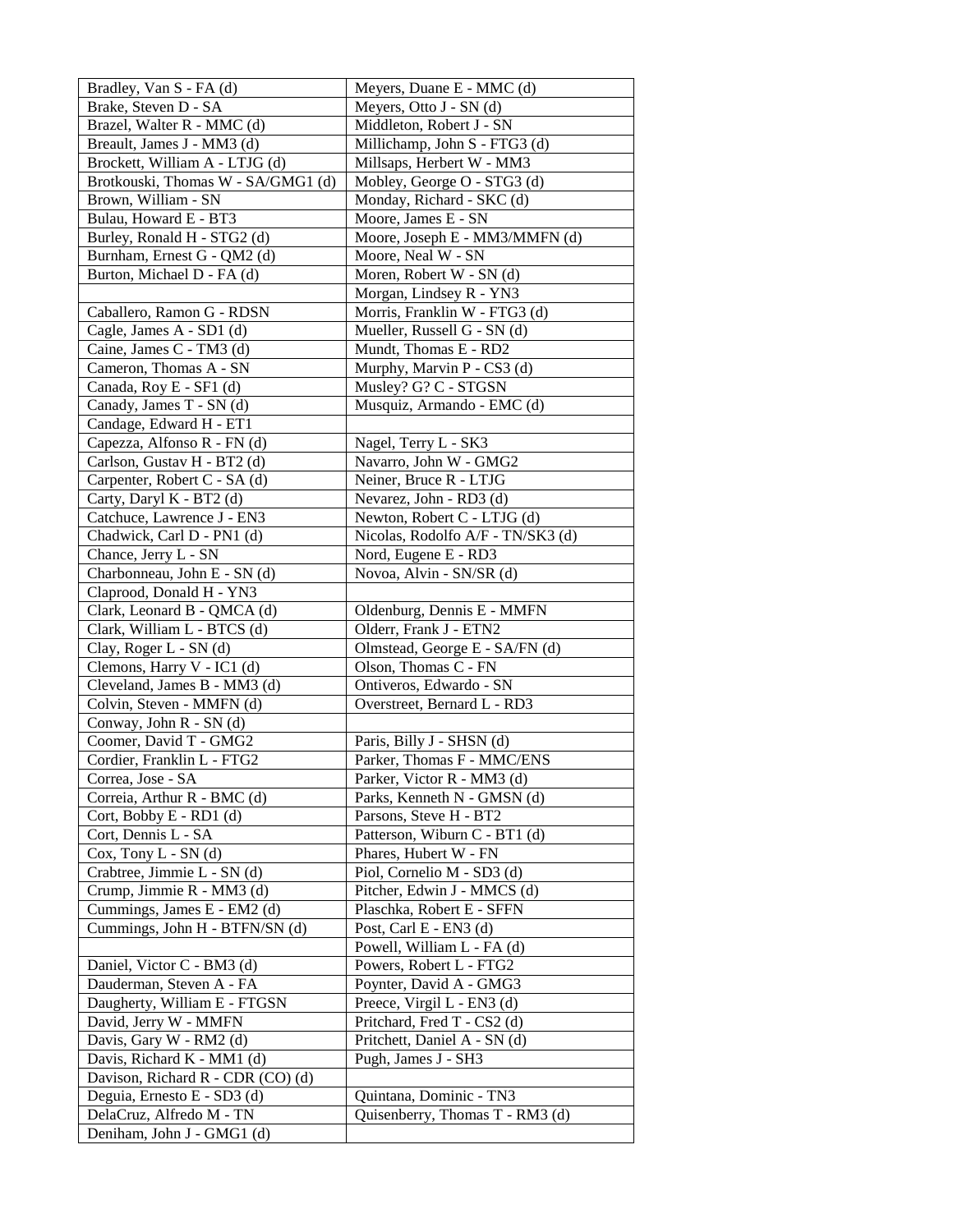| DePedro Roberto P - TN (d)                              | Raab, John E - GMG3                            |
|---------------------------------------------------------|------------------------------------------------|
| Dickey, John M - RMSN (d)                               | Rabel, John B - LTJG                           |
| Dillon, Terrence L - RM2                                | Radtke, Warren H - BT3/EN3 (d)                 |
| Dodge, Dale L - FA/FR (d)                               | Ramer, Rex J - FN                              |
| Dodsworth, Michael R - STG2 (d)                         | Randolph, Jimmy - BM3 (d)                      |
| Drath, Allan W - RD3 (d)                                | Rayfield, Charles G - SH1 (d)                  |
| Dugas, Gerald E - SF3 (d)                               | Rhodes, Christopher C - EM3 (d)                |
| Duhon, Albert O - FTGSN (d)                             | Ricardo, Benny J - LCDR (XO) (d)               |
|                                                         | Rich, Douglas C - BT3 (d)                      |
| Eakes, Glenn A - BMSN                                   | Riskin, Mark L - EN2                           |
| Edge, Larry K - FTG1 (d)                                | Rivers, Dean S - SN (d)                        |
| Edwards, Phillip K - SA (d)                             | Robinson, Jimmie A - SN (d)                    |
| Eggeman, Paul D - SK2                                   | Rodolosi, Vincent J - ENFN                     |
| Ehnot, Joseph E - BT3 (d)                               | Rogers, Gregory R - STG3 (d)                   |
| Emo, Michael F - SA (d)                                 | Rogers, Jerry L - ETR3 (d)                     |
| Engle, Floyd F - GMG1 (d)                               | Rositer, Daniel J - IC3                        |
| Erickson, Robert A - BT3                                | Ross, Charlie B - SKSN (d)                     |
| Ervin, John W - LTJG                                    | Ross, Donald J - EM1 (d)                       |
| Esberger, Edward J - SK2 (d)                            | Ross, Willis A - SH2 (d)                       |
| Estacio, Renato E - TN (d)                              | Rowe, Lonnie E - SN                            |
|                                                         | Rowland, Michael W - ETN3 (d)                  |
| Faux, Wayne B - SN                                      | Rutland, William J - BM3                       |
| Fear, Edwyn A - RM3 (d)                                 | Ryes, Ronald - BT2                             |
| Fischer, Paul K - RD2 (d)                               | Ryman Robert F - SH3                           |
| Fisher, Warren A - EM2 (d)                              |                                                |
| Forbes, Clarence H - RM3 (d)                            | Sabalza, Joel B - DK2/DK1 (d)                  |
| Fowler, John W - RMSN                                   | Sadamoto, Theodore K - LTJG                    |
| Fox, Don T - SN                                         | Salinas, Al D - SHCA (d)                       |
| Frederici, John M - EMFN/EM1                            | Salley, Alexander M - LT/LCDR                  |
|                                                         | Sancrant, Michael D - GMG3 (d)                 |
| Gaddy, Chester O - SN                                   | Santos, Malias L - YN1 (d)                     |
| Gainer, Lloyd L - QM3 (d)                               | Sapida, Arturo C - TN/SD3 (d)                  |
| Gauthier, Norman G - CS2 (d)                            | Schell, Norman L - BM1 (d)                     |
| German, Lowell D - SN (d)                               | Scheurer, Allan - MM1 (d)                      |
| Gilliland, Richard J - TMSA (d)                         | Schmidt, Richard J - BTFN (d)                  |
| Glaze, James A - MM3/MM1                                | Schneider, John H - MM3                        |
| Gleiter, Richard A - rate?                              | Schnieder, Robert P - FA/SN (d)                |
| Gonzales, Raymond L - TN/FA/SA (d)                      | Schnetzler, Raymond L - EMC (d)                |
| Good, Ronald C - TM3 (d)                                | Scholz, William E - SA (d)                     |
| Gordon, Robert W - SN                                   | Sellers, Phillip W - BT2 (d)                   |
| Graham, Robert W - BM3 (d)                              | Shattuck, Chris L - FTG3 (d)                   |
| Grant, Wilmot N - SN (d)                                | Shaw, Harold E - EM3                           |
| Gray, John J - EM2 (d)                                  | Shiflet, Craig D - SN/SR (d)                   |
| Gray, Joseph E - ST1 (d)                                | Shove, Lyndon L - MR2 (d)                      |
| Green, Larry W - SN (d)                                 | Silas, Leonard E - BTC (d)                     |
| Green, William T - PN2 (d)                              | Silk, Rawlette H - MM1 (d)                     |
| Greene, Joe E - MM1 (d)                                 | Simpson, Larry E - SA (d)                      |
| Gregerson, Glenn R - STG2                               | Skaar, Gary R - BT3                            |
| Gregory, Richard S - LTJG                               | Skorenki, Richard - BT1 (d)                    |
| Grevencamp, Eugene J - BT2 (d)                          | Slater, John W - LTJG                          |
| Gross, Robert J - SN                                    | Slayton, Jimmie T - IC3 (d)                    |
| Grubb, Jerry L - DK3                                    | Smith, George D - CS2 (d)                      |
| Gruenther, Christian L - ENS (d)                        | Smith, Robert C - BM3<br>Smith, Robert J - MR3 |
| Guild, Michael W - FN (d)<br>Gunn, Charles L - RMCA (d) | Smith, Roger L - QM3 (d)                       |
| Gutierrez, Uvaldo L - SN                                | Smith, Thomas W - BT1 (d)                      |
|                                                         | Smith, William A - ETN3 (d)                    |
|                                                         |                                                |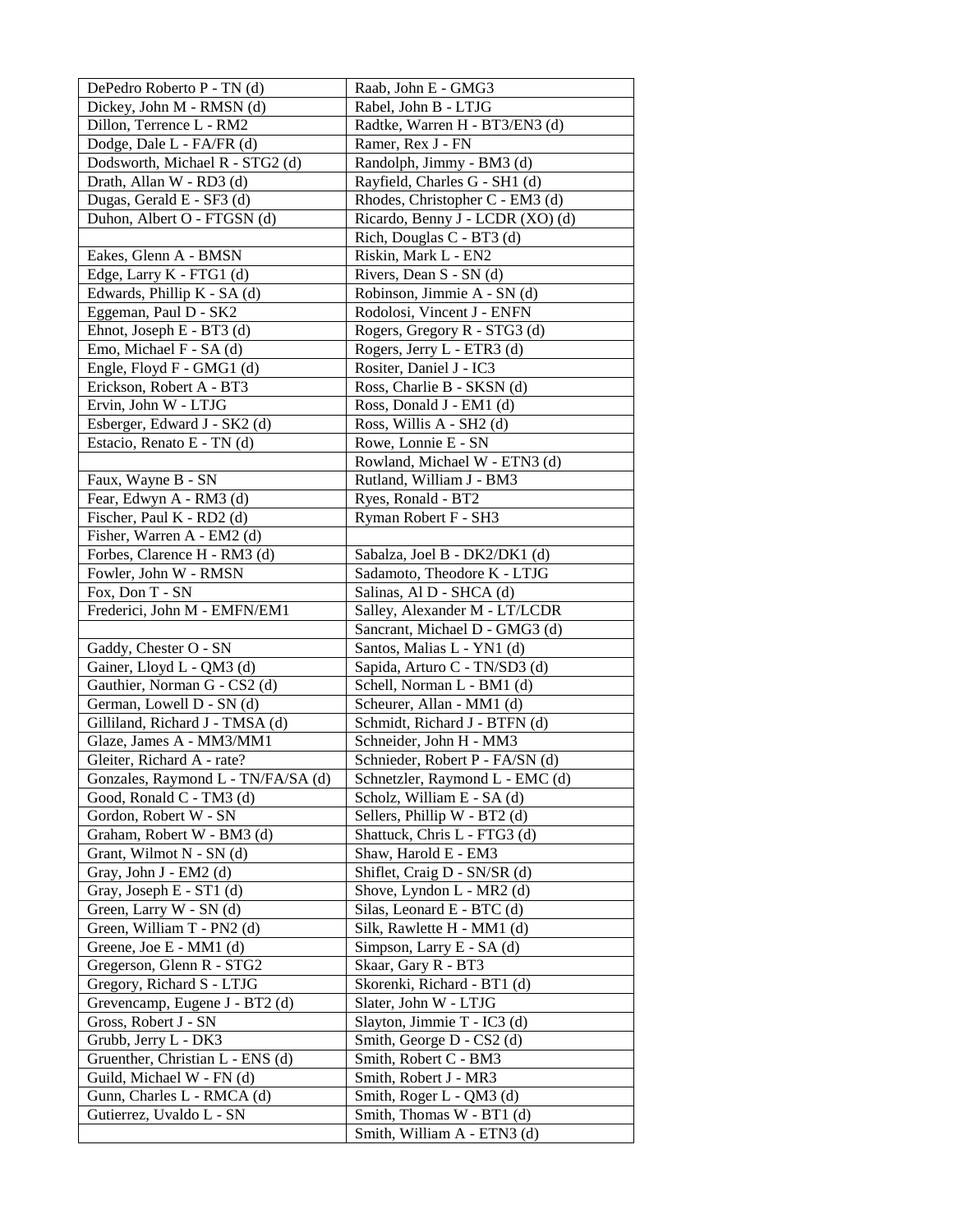| Habegger, Roy A - ETR3 (d)                               | Soltys, John E - SN (d)           |
|----------------------------------------------------------|-----------------------------------|
| Habenstein, Kendall M - SA (d)                           | Sonnenberg, Richard - MM2 (d)     |
| Hall, Robert E - RD2 (d)                                 | Soriano, Rudolfo N - TN           |
| Hamelund, Ronald K - BT2 (d)                             | Sparks, George A - PC3 (d)        |
| Hammons, Billy L - FN (d)                                | Sponholz, Grant N - RM2           |
| Hands, Robert C - SN                                     | Statz, Daniel W - FA/FR (d)       |
| Hansen, William L - LTJG (d)                             | Stephens, Jerry W - FA (d)        |
| Harrington, Clifford E - YN1 (d)                         | Stewart, James R - SN (d)         |
| Hawkins, Willie H - FA (d)                               | Stookey, Gary K - YNSN            |
| Hazard, Leslie W - SN                                    | Strain, Eugene R - SN (d)         |
| Helton, Glen R - EM2 (d)                                 | Strysko, Alexander T - RDC (d)    |
| Henderson, David C - BT2 (d)                             | Stump, Arlington F - SN (d)       |
| Hernandez, Francisco A - BM1 (d)                         | Swan, Henry - LTJG (d)            |
| Herndon, Kenneth D - BM3 (d)                             |                                   |
| Herrera, Dominador A - SKC (d)                           | Taylor, Earl B - FN (d)           |
| Hines, James E - RD2                                     | Taylor, Kenneth R - LTJG          |
| Hively, Bobby L - SH3                                    | Terramorse, Louis E - FTG2 (d)    |
| Hockensmith, William O - BM1 (d)                         | Thomsen Douglas G - RD3 (d)       |
| Hoffman, Donald L - LTJG (d)                             | Thompson, Earl W - STGSN (d)      |
| Holmgren, Thomas J - FN                                  | Tillotson, Thomas M - FTG2 (d)    |
| Hood, Gordon C - ETN2 (d)                                | Tomlinson, Thomas L - RD3         |
| Hood, William M - BM3                                    | Tranzillo, Robert - SH3           |
| Hoover, Leslie L - BT3 (d)                               | Turner, Alan P - RM2              |
| Houser, Richard L - SN (d)                               | Turner, Theophalus - MM2/MMFN (d) |
| Howard, Wymon - TM1                                      |                                   |
| Hulsey, Bobby G - RM1 (d)                                | Umstead, Paul R - FN (d)          |
| Humphrey, Allen W - RD2                                  | Unger, Robert L - SN (d)          |
| Hunter, Gene Ray - FTG3                                  |                                   |
| Husted, Thomas E - RD2 (d)                               | Vanmeter, Tony M - FN (d)         |
|                                                          | Vaught, Jon M - GMG3 (d)          |
| Ireland, Kenneth F - SN (d)                              | Veraszto, Richard J - ETN3        |
| Ison, Bayani T - HM1                                     | Vrooman, Vene V - LTJG (d)        |
|                                                          | Waldorf, Leroy E - RD2 (d)        |
| Jacobs, Joseph - TM3<br>Jaquest, William E - SN          | Waldron, Donald R - EM3           |
| Jenkins, Michael E - BT3 (d)                             | Waldron, James D - SN (d)         |
| Jennings, Joseph D - STG3                                | Wallace, Jamesley - SN (d)        |
| Jensen, John D - RNSN                                    | Wallingford, Jerry L - MM3 (d)    |
| Jimison, Allen $R$ - SN (d)                              | Ward, Thomas E - SM2              |
| Johnson, James E - BT3/BTFN                              | Ware, William V - BT3 (d)         |
| Johnson, James R - QM2                                   | Weddle, Raymond H - BT2 (d)       |
| Johnson, Keith A - LTJG                                  | Wessels, Royal C - STG2           |
| Johnson, Richard D - MM3 (d)                             | Westfield, James F - SN (d)       |
| Johnson, Wilmer E - EM3                                  | White, Donald G - RM3 (d)         |
| Jones, Glen V - BT2 (d)                                  | White, Eugene V - SMC (d)         |
| Jones, Milton D - MM2 (d)                                | Wickert, Alan J - LT              |
| Justice, Billy - MM1                                     | Wigand Arthur F - STG2            |
| Justice, Roger Lee - FN (d)                              | Wilder, Paul J - RD2 (d)          |
|                                                          | Williams, Edward A - SN (d)       |
| Kamphues, James J - SN (d)                               | Williams, Gerald F - MM3 (d)      |
| Karston, Donald B - SN (d)                               | Williams, Glenn P - BMSN          |
| Kellogg, Frederick J - IC3                               | Williams, John E - MM1            |
| Kennedy, Roy G - BT3 (d)                                 | Williams, Kenneth W - STG2        |
| Kent, Gary P - SA (d)                                    | Williams, Steven W - SN (d)       |
| Kerr, Roger H - IC2 (d)                                  |                                   |
|                                                          | Windsor, Robert E - SA            |
| Khoury, Steven M - FA (d)<br>Kimball, William T - FN (d) | Wolfe, Frederick W - SA (d)       |